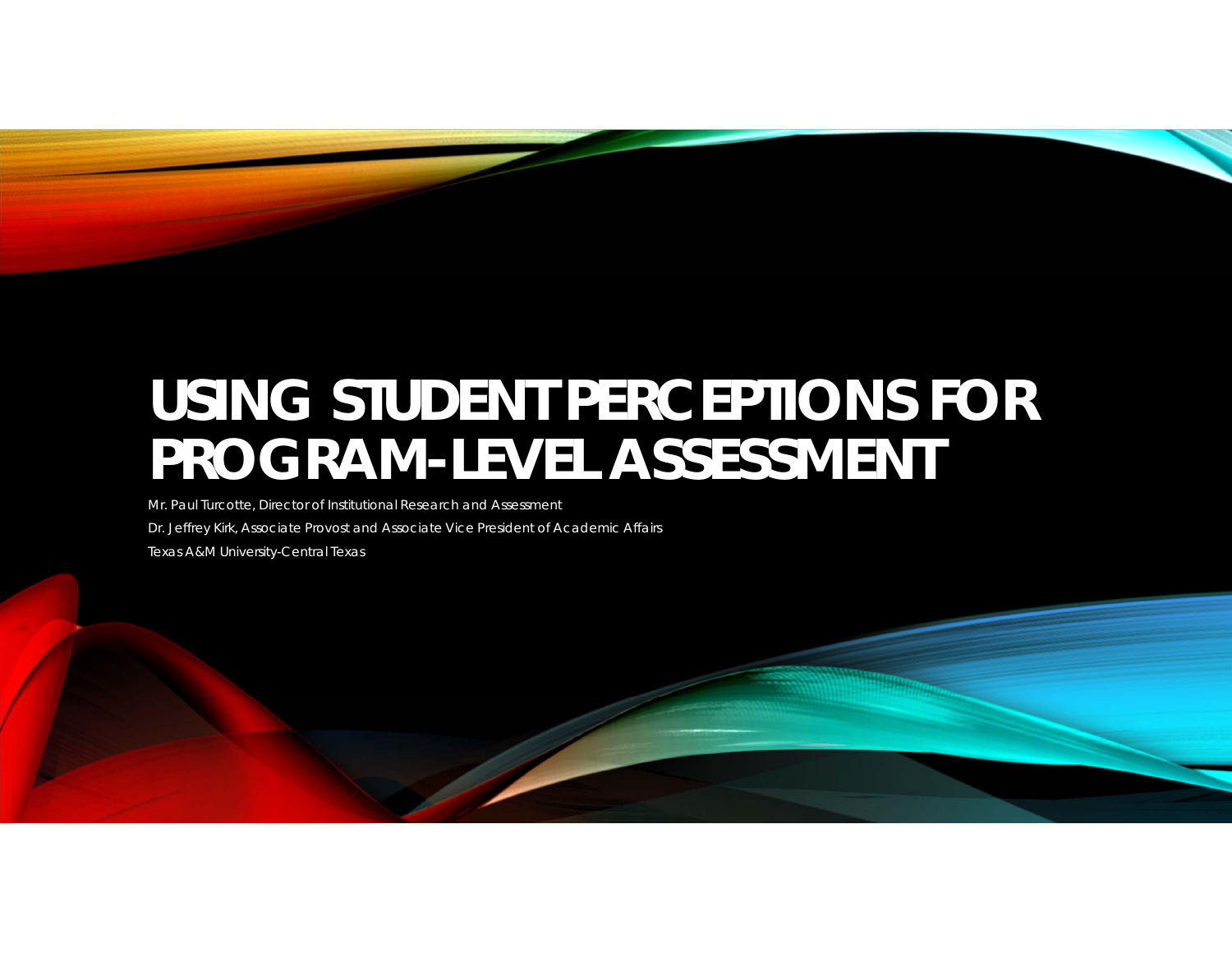## TEXAS A&M-CENTRAL TEXAS IS ONE OF THE NEWEST UNIVERSITIES IN OUR STATE AND NATION.

#### • **Proud home of the Warriors!**

- **Upper-Level University**
- **16 Baccalaureate Degrees**
- **24 Master's Degrees**
- **Military –Affiliated Enrollments – +40%**
- **More than 4,850 Students Graduated Since 2009**

#### **2,575 FALL 2017 ENROLLMENTS**

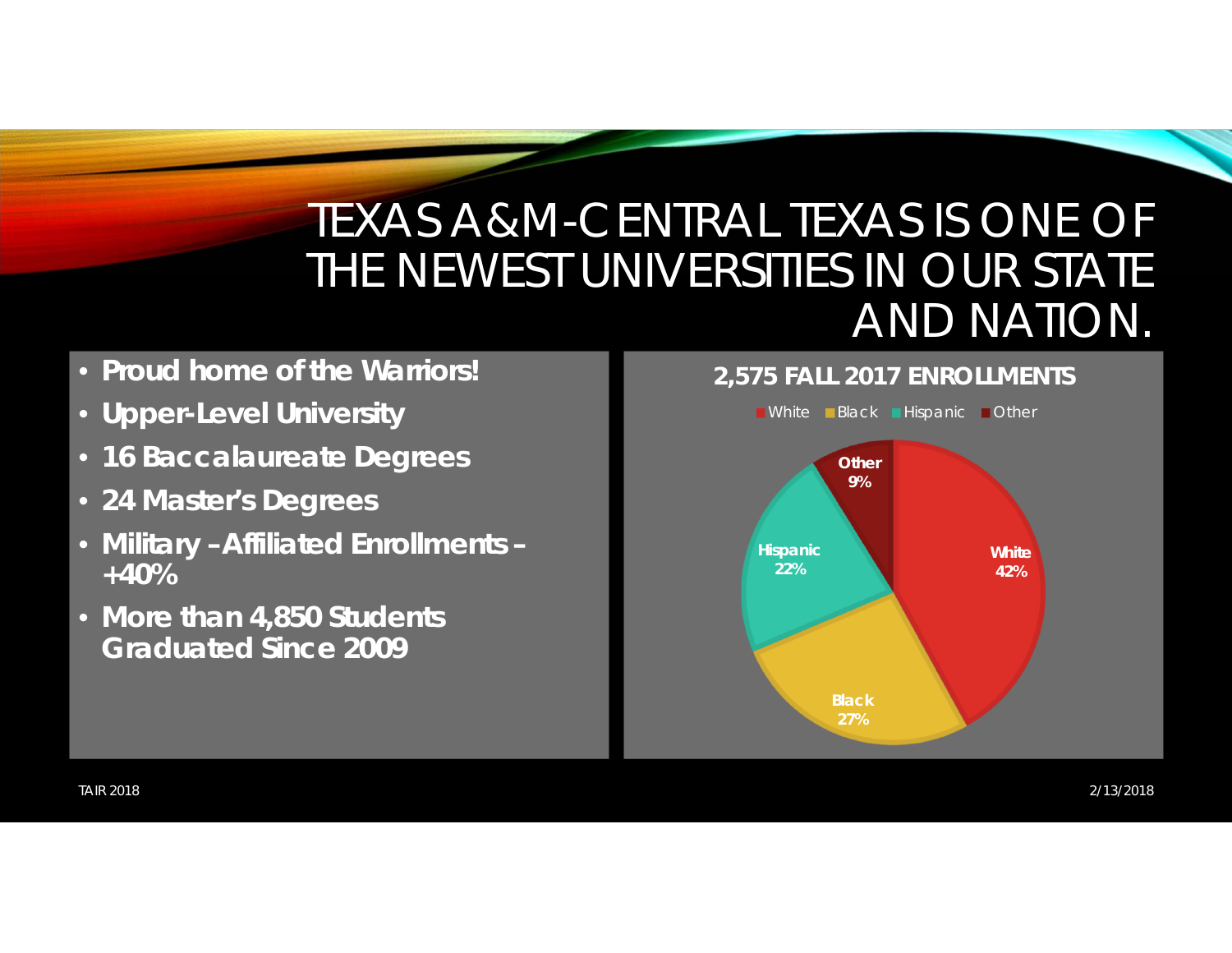#### USING DIRECT AND INDIRECT MEASURES IN ASSESSING PROGRAM-LEVEL STUDENT LEARNING OUTCOMES ADDS VALUE

- Direct Measures Tangible, visible, self-explanatory, and compelling evidence of exactly what students have and have not learned.
	- Evidence a skeptic would accept
	- Scores and pass rates on standardized tests (Licensure/certification tests)
	- Signature assignments (Capstone projects, quizzes, tests, portfolio<br>artifacts)
- [Suskie, L. A. (2009). *Assessing student learning: a common sense guide*.]
- Indirect Measures Proxy signs or less clear and less convincing evidence of probable student learning.
	- Course grades
	- Course evaluations
	- Student perception surveys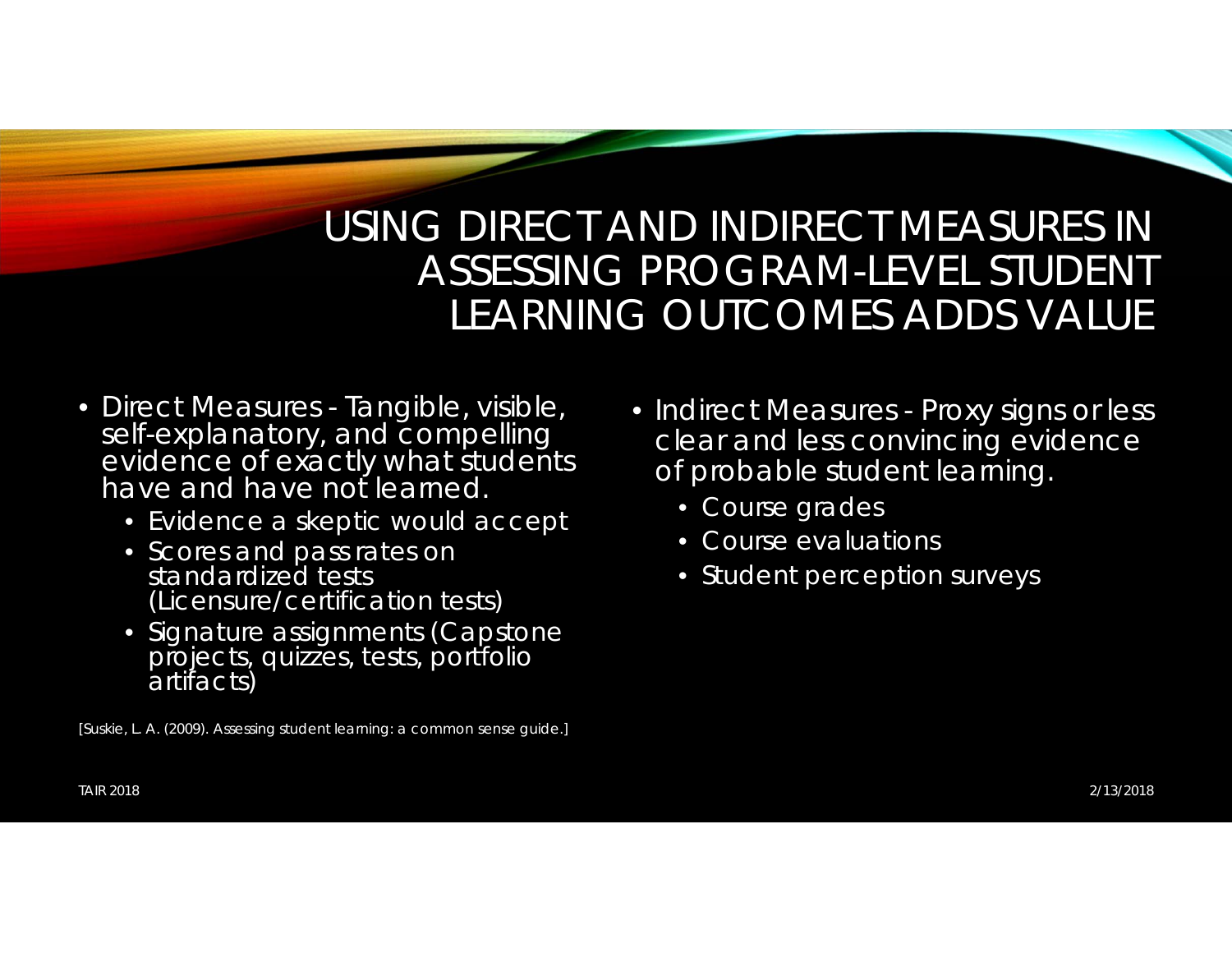#### END-OF-COURSE SURVEYS MEASURE A STUDENT'S PERCEPTION OF THE COURSE

- Surveys conducted at the completion of a course
- By the student
- On faculty and course content
- Can include an assessment of student's perception of learning outcomes

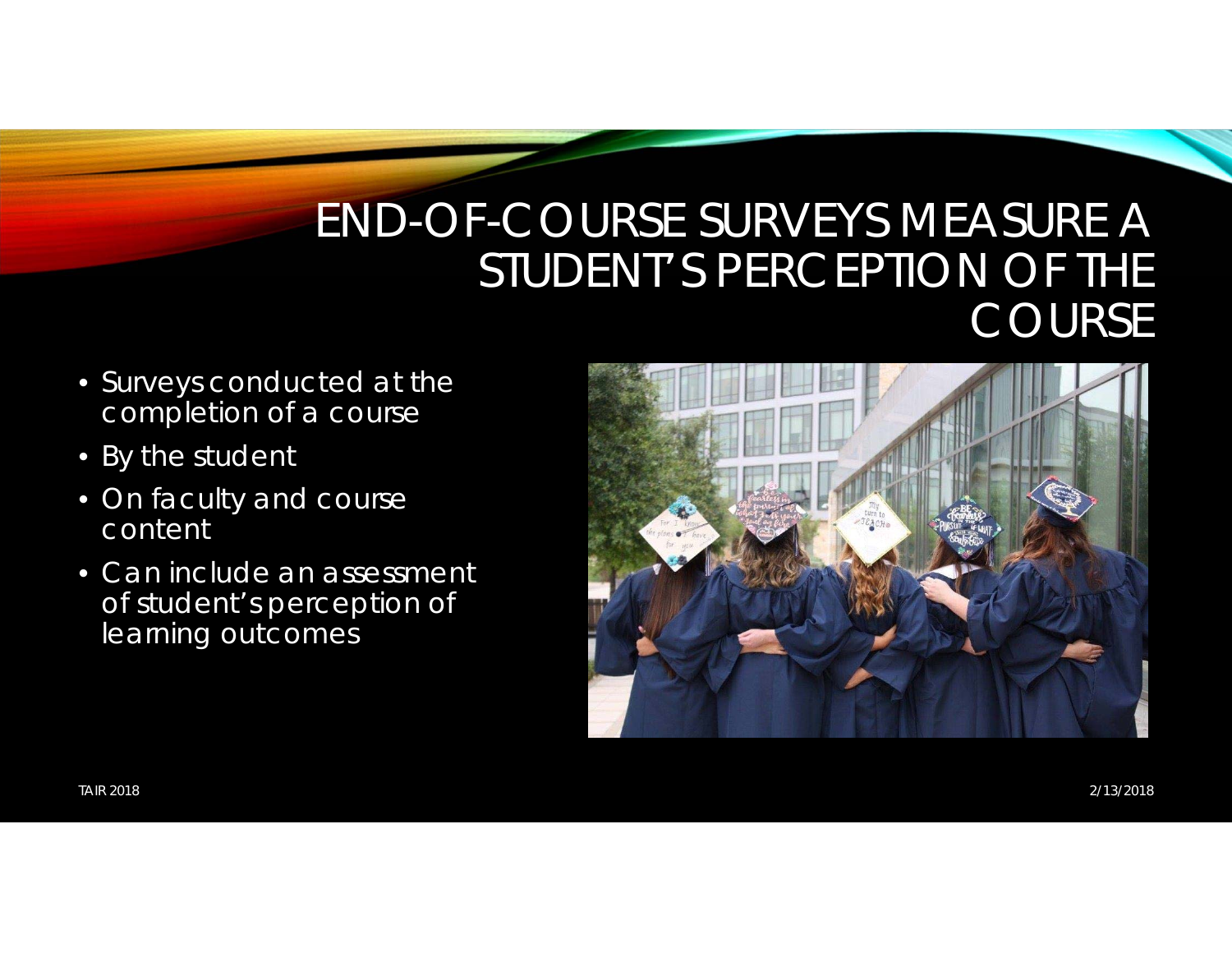### MAP LEARNING-RELATED SURVEY QUESTIONS TO PROGRAM LEVEL LEARNING **OUTCOMES**

| <b>Survey Question Categories</b>        | <b>Bloom's Cognitive Domain</b>           |
|------------------------------------------|-------------------------------------------|
| <b>Creative capacities</b>               | <b>Creating</b>                           |
| <b>Personal values</b>                   | <b>Evaluating</b><br><b>And Analyzing</b> |
| Analyze and critically evaluate ideas    |                                           |
| <b>Application for improved thinking</b> | <b>Applying</b>                           |
| <b>Expressiveness (written and oral)</b> |                                           |
| Find and use resources                   |                                           |
| Principles, generalizations, theories    | Understanding                             |
| <b>Broad, liberal education</b>          |                                           |
| <b>Gaining factual knowledge</b>         | Remembering                               |

TAIR 2018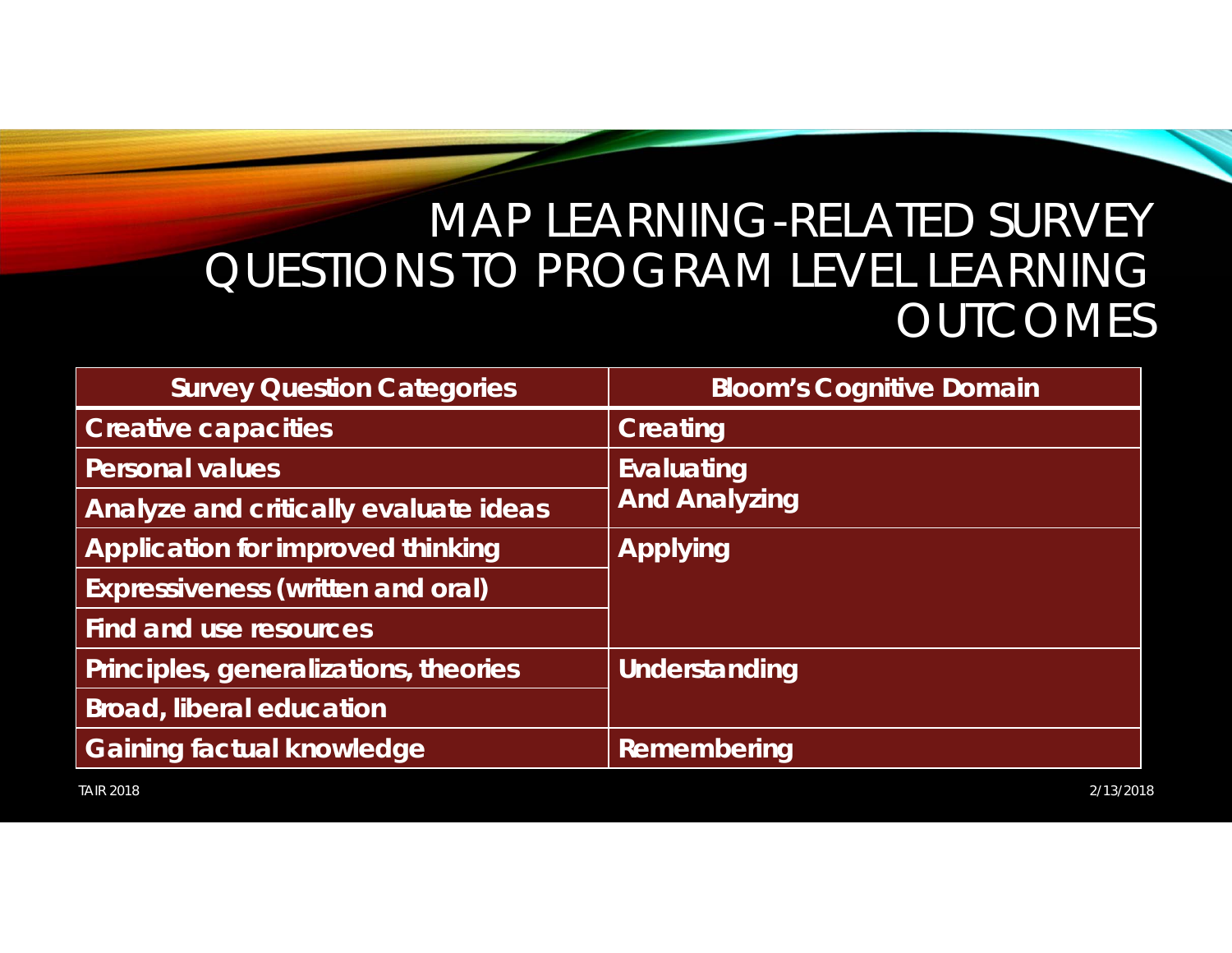### HOW TO USE END-OF-COURSE SURVEY DATA IN THE PROGRAM ASSESSMENT

- Identify Program Courses to Include
- Organize Survey Data by Course and Year
- Count Survey Responses for all Program Courses
- Calculate the Percentage of Positive Reponses
- Compare the latest data to the previous two years
- Compare the results to the direct measures for the learning outcome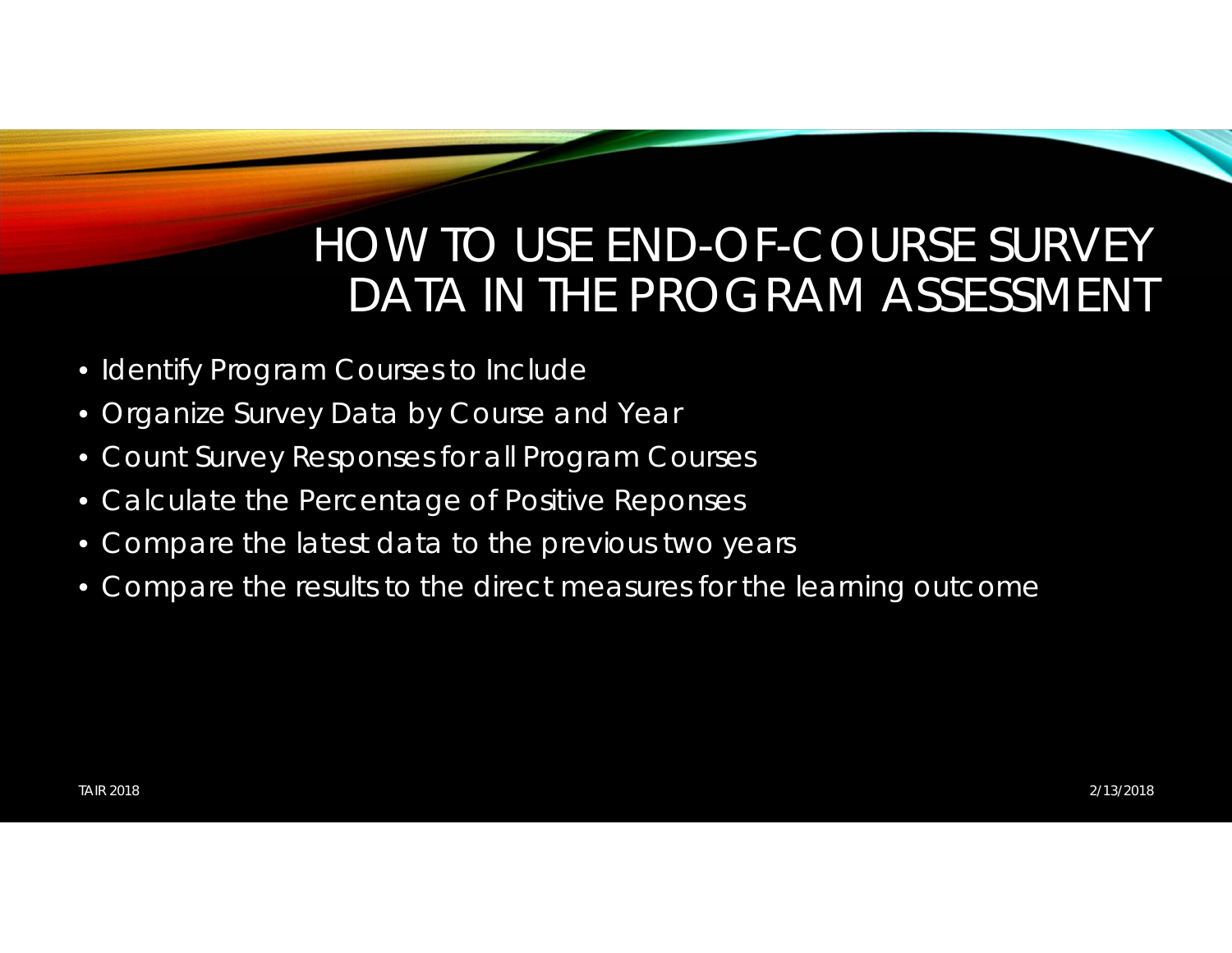## COURSE TO PROGRAMS

| Program         | Course                                                 |
|-----------------|--------------------------------------------------------|
| <b>MED EDLD</b> | <b>EDLD 5300 Foundations of Educational Leadership</b> |
| <b>MED EDLD</b> | <b>EDLD 5301 Research in Educational Leadership</b>    |
| <b>MED EDLD</b> | <b>EDLD 5339 Processes of Educational Leadership</b>   |
| <b>MED EDLD</b> | <b>EDLD 5345 Leadership of Curriculum Systems</b>      |
| <b>MED EDLD</b> | <b>EDLD 5309 Legal Issues in School Leadership</b>     |
| <b>MED EDLD</b> | <b>EDLD 5307 Leadership of Human Resources</b>         |
| <b>MED EDLD</b> | <b>EDLD 5316 Leadership of Effective Instruction</b>   |
| <b>MED EDLD</b> | <b>EDLD 5342 Leadership of Campus Resources</b>        |
| <b>MED EDLD</b> | <b>EDLD 5355 Leadership of Diverse Learning</b>        |
|                 | <b>Communities</b>                                     |
| <b>MED EDLD</b> | <b>EDLD 5360 Educational Leadership Applications</b>   |
| <b>MED EDLD</b> | <b>EDLD 5392 Principalship Practicum (1)</b>           |
| <b>MED EDLD</b> | <b>EDLD 5392 Principalship Practicum (2)</b>           |
| <b>MED EDLD</b> | <b>EDLD 5090 Educational Leadership</b>                |
|                 | <b>Comprehensive Examination</b>                       |



TAIR 2018

 2/13/20182/13/2018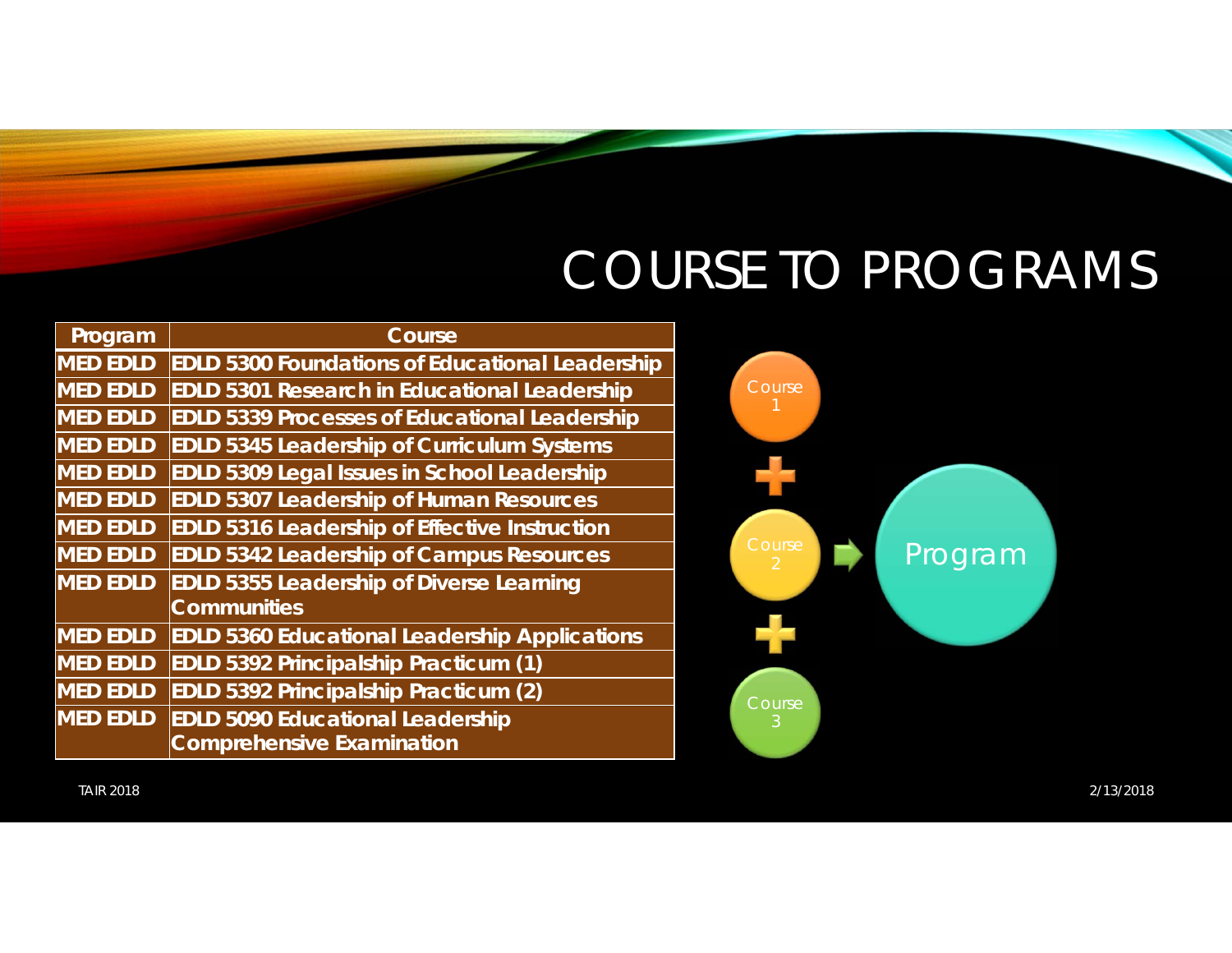# COLLECT THE DATA

- Administer the end-of-course surveys
- Collect more than one period of data (preferably three years)
- Clearly identify the course



TAIR 2018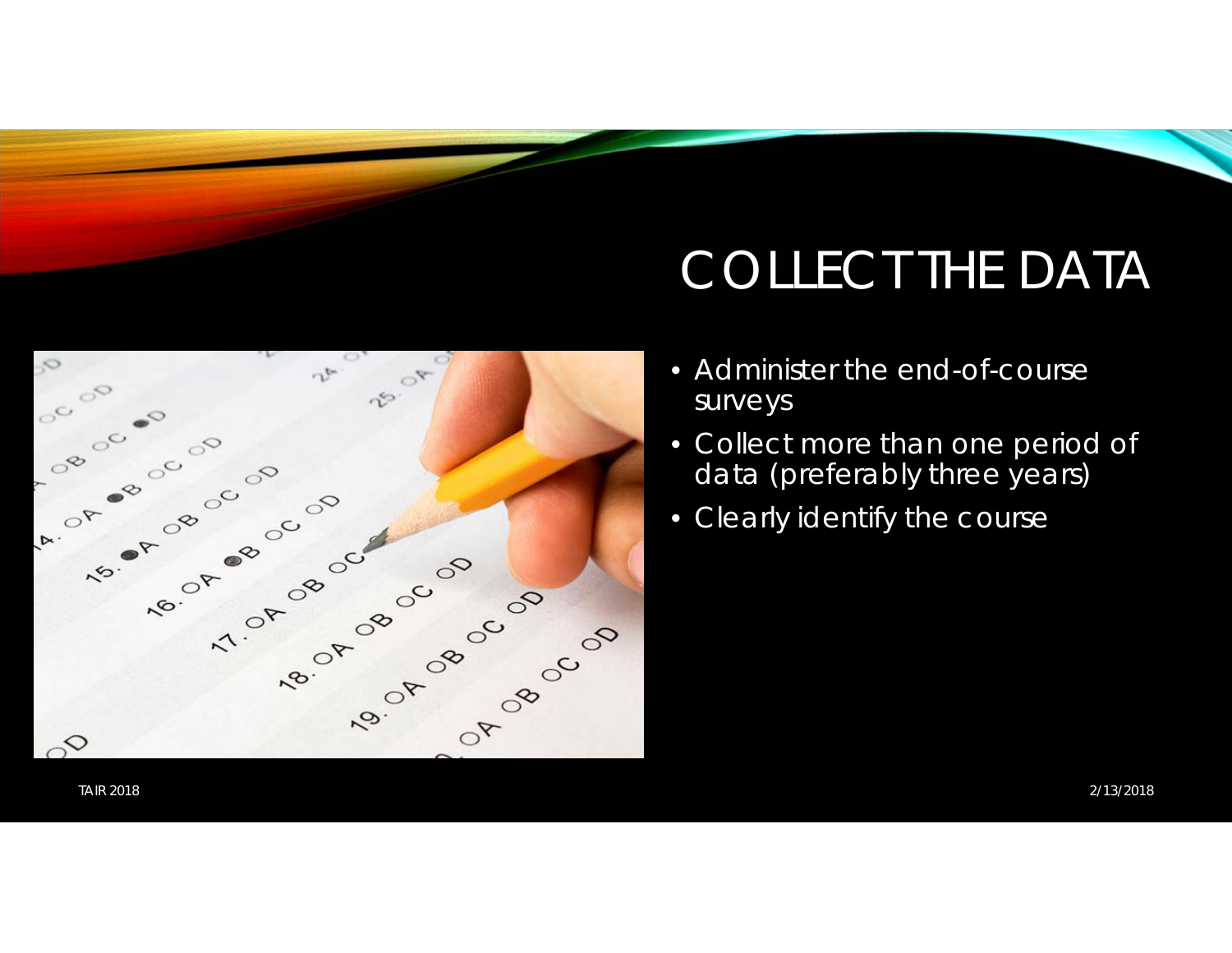**Question: Indicate the amount of progress you made in gaining factual knowledge (terminology, classifications, methods, trends)**

No apparent progress. The state of the state of the state of the state of the state of the state of the state o Slight progress - I made small gains on this objective. 8Moderate progress - I made some gains on this objective. 17Substantial progress - I made large gains on this objective. 88Exceptional progress - I made outstanding gains on this objective. 190Total Responses 306 Substantial or Exceptional Progress 278 **Results: 278 out of 306 students (or 90.8 percent) perceived substantial or exceptional progress on this outcome.**

## CRUNCH THE DATA

- Associate courses to programs
- Count the positive responses
- Calculate the number and percentage of positive responses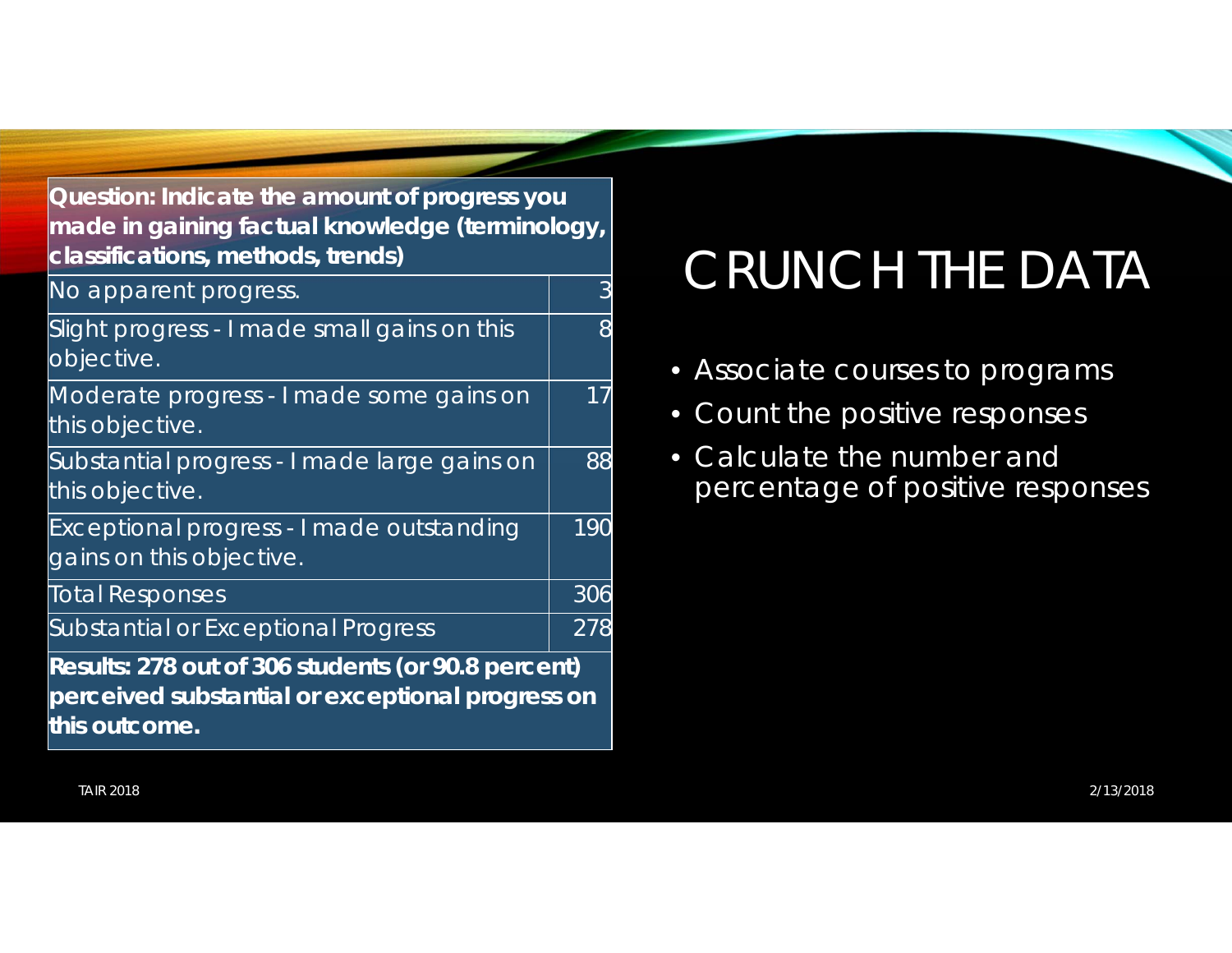## EVALUATE THE DATA



- •**Measure**: Develop skill in expressing myself orally or in writing (Indirect - Survey)
- **Target**: 80 percent of students perceive substantial or exceptional progress
- **Findings**: In CY 2016, 306 out of 427 students, or 71.7 percent, perceived substantial or exceptional progress on this outcome. This compares to 75.4 percent in CY 2015 and 67.9 percent in CY 2014.
- •Students' perception of their learning continues to be about 10% below ideal.

The results on this measure are below that of the other measures in this outcome potentially indicating student's confidence is below actual ability.

- **Results**: Acceptable target achievement not met
- $\bullet$  **Recommendations**: A teacher's confidence is critical to his/her success. Pursue options to boost confidence in this outcome.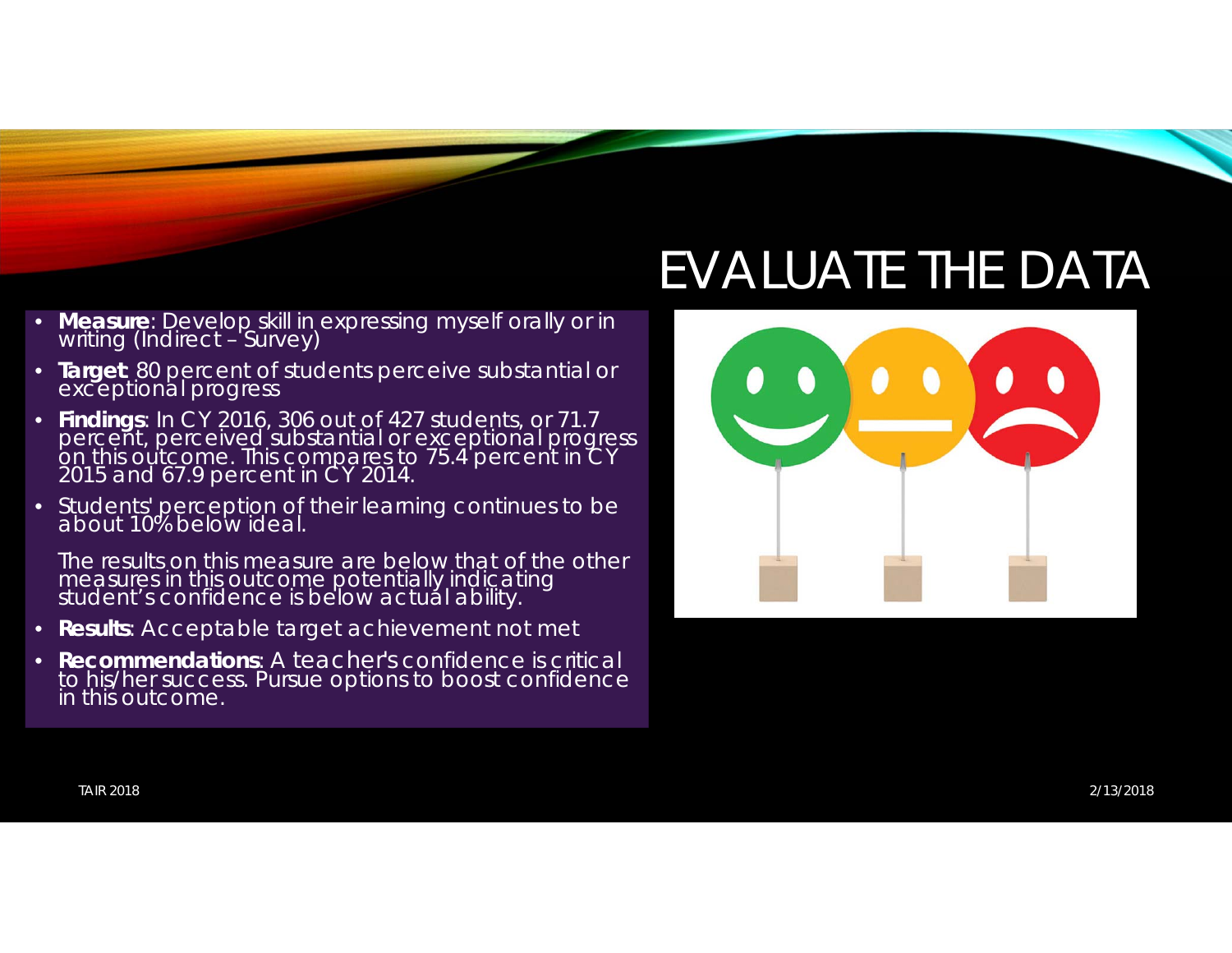## LESSONS LEARNED

- Demonstrate value
- Keep it simple
- Clearly stated assumptions
- Identify a champion